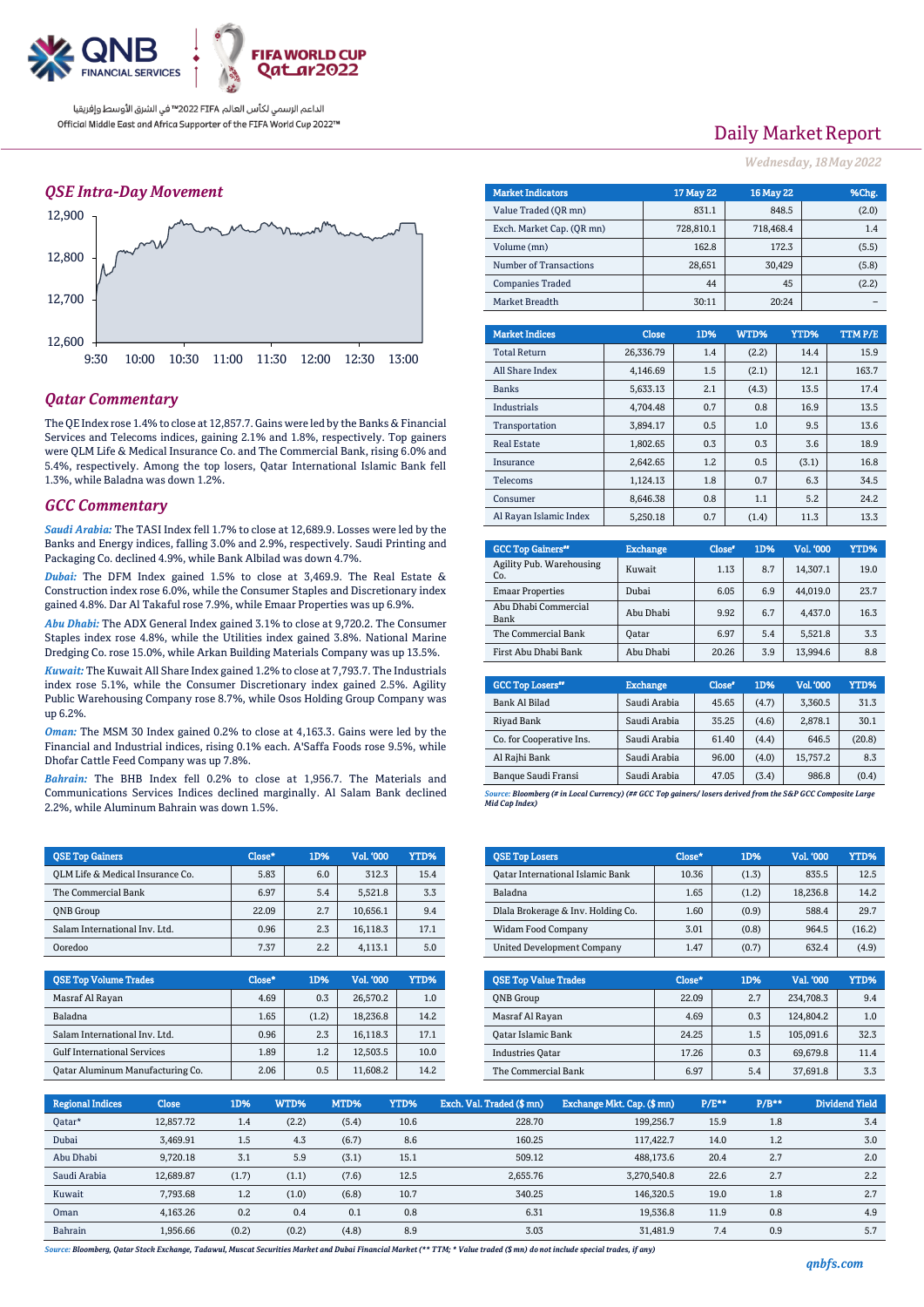

# Daily Market Report

### *Wednesday, 18May 2022*

### *Qatar Market Commentary*

- The QE Index rose 1.4% to close at 12,857.7. The Banks & Financial Services and Telecoms indices led the gains. The index rose on the back of buying support from non-Qatari shareholders despite selling pressure from Qatari shareholders.
- QLM Life & Medical Insurance Co. and The Commercial Bank were the top gainers, rising 6.0% and 5.4%, respectively. Among the top losers, Qatar International Islamic Bank fell 1.3%, while Baladna was down 1.2%.
- Volume of shares traded on Tuesday fell by 5.5% to 162.8mn from 172.3mn on Monday. Further, as compared to the 30-day moving average of 232.7mn, volume for the day was 30.0% lower. Masraf Al Rayan and Baladna were the most active stocks, contributing 16.3% and 11.2% to the total volume, respectively.

| <b>Overall Activity</b>        | Buy %* | Sell %* | Net (QR)          |
|--------------------------------|--------|---------|-------------------|
| Qatari Individuals             | 19.39% | 19.61%  | (1,803,194.5)     |
| <b>Oatari Institutions</b>     | 18.34% | 42.69%  | (202, 409, 775.8) |
| Oatari                         | 37.73% | 62.30%  | (204.212.970.3)   |
| <b>GCC</b> Individuals         | 0.32%  | 0.33%   | (138, 285.5)      |
| <b>GCC</b> Institutions        | 4.22%  | 3.11%   | 9,220,047.1       |
| GCC                            | 4.54%  | 3.44%   | 9.081.761.6       |
| Arab Individuals               | 7.75%  | 7.16%   | 4,844,883.8       |
| <b>Arab Institutions</b>       | 0.00%  | 0.00%   |                   |
| Arab                           | 7.75%  | 7.16%   | 4.844,883.8       |
| Foreigners Individuals         | 1.60%  | 1.36%   | 1,975,713.3       |
| <b>Foreigners Institutions</b> | 48.39% | 25.74%  | 188,310,611.5     |
| <b>Foreigners</b>              | 49.99% | 27.10%  | 190,286,324.9     |

*Source: Qatar Stock Exchange (\*as a % of traded value)*

## *Earnings Releases and Global Economic Data*

#### Earnings Releases

| Company                                     | <b>Market</b> | <b>Currency</b> | <b>Revenue</b><br>$(mn)$ 102022 | % Change<br>YoY | <b>Operating Profit</b><br>$(mn)$ 102022 | % Change<br>YoY | <b>Net Profit</b><br>(mn) 102022 | % Change YoY |
|---------------------------------------------|---------------|-----------------|---------------------------------|-----------------|------------------------------------------|-----------------|----------------------------------|--------------|
| Arab Sea Information System Co.             | Saudi Arabia  | <b>SR</b>       | 8.9                             | 0.5%            | (3.2)                                    | N/A             | 143.6                            | 1.3%         |
| Hail Cement Co.                             | Saudi Arabia  | <b>SR</b>       | 68.6                            | $-16.2%$        | (7.4)                                    | N/A             | 1,097.7                          | $-7.7%$      |
| Saudi Industrial Services Co.               | Saudi Arabia  | <b>SR</b>       | 212.6                           | $-17.7%$        | 46.4                                     | $-51.1%$        | 1.5                              | $-2.1%$      |
| Alinma Tokio Marine Co.                     | Saudi Arabia  | <b>SR</b>       | 110.2                           | 39.4%           | N/A                                      | N/A             | 188.1                            | $-5.9%$      |
| Saudia Dairy & Foodstuffs Co.               | Saudi Arabia  | SR              | 2,170.3                         | 3.1%            | 237.2                                    | $-16.9%$        | 1,540.2                          | 0.4%         |
| Almasane Alkobra Mining Co.                 | Saudi Arabia  | <b>SR</b>       | 158.0                           | 34.4%           | 49.7                                     | 38.0%           | 1,295.3                          | 166.4%       |
| Al Alamiya for Cooperative Insurance Co.    | Saudi Arabia  | <b>SR</b>       | 72.8                            | 43.9%           | N/A                                      | N/A             | 342.5                            | $-15.4%$     |
| City Cement Co.                             | Saudi Arabia  | <b>SR</b>       | 108.1                           | $-36.6%$        | 17.5                                     | $-73.7%$        | 17.2                             | 6.5%         |
| Dubai Islamic Insurance and Reinsurance Co. | Dubai         | <b>AED</b>      | 6,332.5                         | 5.0%            | N/A                                      | N/A             | 86.6                             | $-98.6%$     |
| <b>Takaful Emarat Insurance</b>             | Dubai         | <b>AED</b>      | 145.0                           | $-36.9%$        | N/A                                      | N/A             | 0.5                              | N/A          |
| Al Sagr National Insurance Company          | Dubai         | <b>AED</b>      | 157.7                           | $-6.1%$         | N/A                                      | N/A             | (35.0)                           | N/A          |
| Agility The Public Warehousing Company      | Dubai         | <b>AED</b>      | 132.1                           | 22.3%           | N/A                                      | N/A             | 12.8                             | 1.0%         |
| Dar Al Takaful                              | Dubai         | <b>AED</b>      | 150.9                           | $-25.6%$        | N/A                                      | N/A             | 5.7                              | $-21.4%$     |
| <b>Gulf Navigation Holding</b>              | Dubai         | <b>AED</b>      | 35.1                            | 12.4%           | 10.9                                     | $-87.9%$        | 1.7                              | $-97.9%$     |
| Unikai Foods                                | Dubai         | <b>AED</b>      | 65.1                            | 27.1%           | 1.2                                      | 15.1%           | 466.0                            | N/A          |
| Ithmaar Holding                             | Dubai         | <b>AED</b>      | 72.2                            | 59.2%           | 55.3                                     | 14.7%           | 1.1                              | $-87.2%$     |
| <b>International Financial Advisors</b>     | Dubai         | <b>AED</b>      | 0.7                             | 671.0%          | N/A                                      | N/A             | 0.6                              | 50.4%        |

*Source: Company data: DFM, ADX, MSM, TASI, BHB. (#Values in Thousands, \*Financial for 1Q2022)*

#### Global Economic Data

| Date  | <b>Market</b> | <b>Source</b>                 | <b>Indicator</b>                   | Period | Actual | Consensus | <b>Previous</b> |
|-------|---------------|-------------------------------|------------------------------------|--------|--------|-----------|-----------------|
| 05/17 | <b>US</b>     | <b>Federal Reserve</b>        | <b>Industrial Production MoM</b>   | Apr    | 1.10%  | 0.50%     | 0.90%           |
| 05/17 | <b>US</b>     | <b>Federal Reserve</b>        | <b>Capacity Utilization</b>        | Apr    | 79.00% | 78.60%    | 78.30%          |
| 05/17 | <b>US</b>     | <b>Federal Reserve</b>        | Manufacturing (SIC) Production     | Apr    | 0.80%  | 0.40%     | 0.90%           |
| 05/17 | <b>US</b>     | U.S. Census Bureau            | <b>Business Inventories</b>        | Mar    | 2.00%  | 1.90%     | 1.50%           |
| 05/17 | Japan         | Ministry of Economy Trade and | <b>Tertiary Industry Index MoM</b> | Mar    | 1.30%  | 1.10%     | $-1.30%$        |

*Source: Bloomberg (s.a. = seasonally adjusted; n.s.a. = non-seasonally adjusted; w.d.a. = working day adjusted)*

#### *Qatar*

 HH the Amir of Qatar announces €4.72bn investment into Spain – On the evening of Tuesday, May, 17, HH the Amir of Qatar, Sheikh Tamim bin Hamad Al Thani, reaffirmed his country's confidence "in the solidity of the Spanish economy" and announced that Qatari investments in Spain will increase by €4.72bn. HH the Amir of Qatar made this announcement during the gala dinner hosted by HM King Felipe VI at the Royal Palace, at the end of the first day of his visit to Spain. Previously, his host had thanked him for the Gulf emirate's confidence in the Spanish economy

and its "determined will continue to be one of the first [foreign] investors in Spain", as reported by ElPais. (Bloomberg)

 Qatar looks to bolster Spain's EU-funded COVID-19 recovery projects, supply more LNG - Qatar's \$300bn sovereign wealth fund plans to invest in Spanish projects funded by European Union COVID recovery funds under a deal due to be signed during the Gulf state ruler's visit to Madrid this week, Spanish government sources said. The bilateral deal represents the first major agreement between a European nation and a non-EU country aimed at leveraging the reach of the EU's Next Generation program, from which Spain will receive €70bn (\$73.33bn). It is expected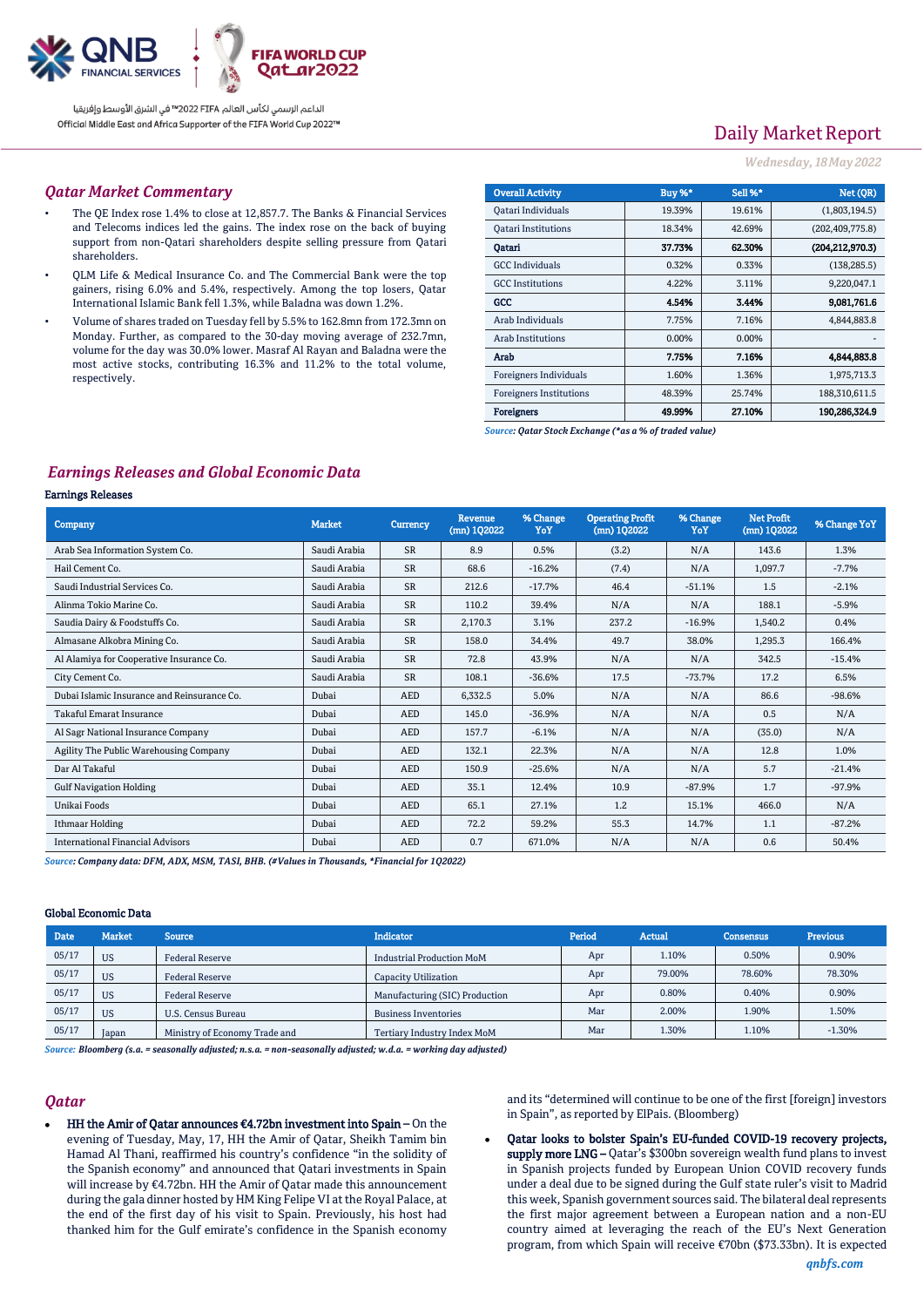

to be signed between the Qatar Investment Authority (QIA) and Spain's investment agency Confides during the Amir HH Shekih Tamim bin Hamad Al Thani's visit to the Spanish capital, one of the sources said. The investments in sustainability and digitalization projects are due to be implemented within two to three years, according to that person. "QIA has a budget that is practically 40% of Spain's GDP... their investments are very concentrated in Asia and they want to invest more in Europe," said the source, without providing specific figures. Spain wants to increase Liquefied Natural Gas (LNG) imports from Qatar in order to guarantee the gas supply, the source said. The Mediterranean nation has spare LNG terminal capacity and the most LNG regasification plants in Europe and aims to position itself as a gas supply hub for EU nations seeking to reduce their energy dependence on Russia. In 2019, before the COVID-19 pandemic upended supply and demand worldwide, LNG from Qatar - currently the world's biggest exporter - accounted for 11% of Spain's gas imports. Since then Algerian, Nigerian, Russian and American exports have taken a bigger role, according to Spain's oil and gas agency CORES. Spain's main gas company Naturgy currently has two contracts with Qatargas, a subsidiary of Qatar Energy, to receive a total of 1.5mn tonnes per year up until 2024 and 2025 respectively. A company source told Reuters it had no plans to extend those contracts. Repsol, Spain's other leading gas company, declined to comment on a possible deal to buy Qatari gas. Qatar currently exports 77mn tonnes of LNG per year but aims to reach 126mn tonnes by 2027. (Peninsula Qatar)

- Qatar General Insurance & Reinsurance Co. amends the date of the Second General Assembly Meeting for the year 2021 – Pursuant to Qatar General Insurance & Reinsurance Company disclosure on 15 May 2022 regarding the postponement of its Ordinary General Assembly Meeting for the year 2021, Qatar General Insurance & Reinsurance Company announced the amendment of the date of second General Assembly Meeting for the year 2021 to be held on Monday, 23 May 2022 virtually (through "Zoom" application) at 6:30 PM. Registration to the Second General Assembly meeting for year 2021 in person (either self or by proxy) at Company's headquarter in area 4, Musheirib, Street 880, Building No. 23, starting from 05:00 PM till 06:00 PM. (QSE)
- Al Meera Consumer Goods Company postpones its EGM to May 22 due to lack of quorum - Al Meera Consumer Goods Company announced that due to non-legal quorum for the EGM on 17/05/2022, it has been decided to postpone the meeting to 22/05/2022& 04:30 PM& Online "Thru Zoom".  $(OSE)$
- European Parliament's rights body chair hails Qatar's labor reforms The Chair of the European Parliament's Human Rights Subcommittee, Maria Arena, has lauded Qatar's labor reforms, stressing that the country must continue its efforts to ensure sustained growth in human rights. After the 'European Union and Human Rights' workshop organized by Qatar National Human Rights Committee, the reforms are essential and should be implemented correctly. "Since 2018, many reforms have been adopted with the impetus of the Qatar National Human Rights Committee and the action of the Minister of Labor, HE Dr. Ali bin Smaikh Al Marri. These include the abolition of the Kafala system, workers' mobility, the introduction of the minimum wage, workplace health and safety mechanisms, creating a social fund, establishing collective bar-gaining arrangements, and more. These reforms are important, but they need to be correctly implemented, evaluated and followed up, which is why we welcome the International Labor Organization's engagement as a partner in implementing these reforms," Arena said. (Peninsula Qatar)
- PSA: 677 building permits issued in April The number of building permits issued in April by municipalities in Qatar stood at 677, a decrease of 31% compared to 988 permits issued in the previous month, data released by the Planning and Statistics Authority (PSA) showed. The PSA in cooperation with the Ministry of Municipality released the 88th issue of the monthly Statistics of Building Permits and Building Completion certificates issued by all municipalities in the country. According to their geo-graphical distribution, the municipality of Al Rayyan topped the list of the municipalities with 163 permits issued (24% of total issued permits), while the municipality of Al Doha came in second place with 153 permits (23%), followed by the municipalities of Al Wakrah with 149 permits (22%) and Al Da'ayen with 128 permits (19%). The rest of the

# Daily Market Report

*Wednesday, 18May 2022*

municipalities were: Umm Slal with 34 permits (5%), Al Khor with 24 permits (4%), Al Sheehaniya with 14 permits (2%), and Al Shammal with 12 permits (2%). (Peninsula Qatar)

- QCB Governor meets HSBC CEO for Menat Qatar Central Bank (QCB) Governor HE Sheikh Bandar bin Mohammed bin Saoud Al Thani met yesterday on May 17 with HSBC's Regional Chief Executive Officer (CEO) for the Middle East, North Africa and Turkey (Menat) region Stephen Moss, who is currently visiting the country. During the meeting, the two sides reviewed the latest developments in the financial and banking fields. (Peninsula Qatar)
- Minister, US mayors discuss ties between cities Minister of Municipality HE Dr. Abdullah bin Abdulaziz bin Turki Al Subaie held a meeting with a number of mayors of Florida, including Dean Trantalis, Mayor of Fort Lauterdale; and Michael Udin, Mayor of Broward, in the presence of a number of officials and senior executives of US companies from various key sectors of the state. During the meeting, cooperation between the Ministry of Municipality and the state's major cities in areas and sectors of common interest and ways to develop them was discussed. Qatar's most important achievements in a several areas, including food security, agriculture, infrastructure and urban planning were high-lighted along with key cooperation and investment opportunities between the two countries and ways to strengthen friendly relations between municipalities and cities on both sides. (Peninsula Qatar)
- Euromoney Qatar Conference returns to Doha on May 29 The Euromoney Qatar Conference returns to Doha on May 29 at The Ritz-Carlton Hotel. Co-hosted by Qatar Central Bank, this high-level gathering of financiers and investors will chart the latest developments in Qatar's economic story. With the world's most highly anticipated football event to be hosted in Doha this year, the eyes of the world will be on Qatar. What will they see? A country that has emerged from the pandemic in strong economic shape and with a vital role to play in regional and global geopolitics. Qatar has the world's third-largest gas reserves and is the nation best able to provide new supplies to stressed global markets. Qatar's neutrality and extensive international relations with the US, the EU, Iran, Afghanistan, and Russia have put it at the top table in global geopolitics – so much so that in January 2022 President Biden declared Qatar a 'Major non-Nato Ally'. Euromoney will lead discussions on the fascinating global and regional macro trends and what they mean for Qatar and the country's financial sector. It will address the everimportant topics of ESG and climate change, and the progress being made in the digitization of Qatar's financial services. (Peninsula Qatar)
- Turkish IT testing firm set to open branch in Qatar Mehmet Cakir, CEO of beem teknoloji from Turkey, has said that his company will open a branch office in Qatar before the end of the year after being accredited as one of the three IT Testing Labs in Qatar. Talking to Qatar Tribune on the sidelines of 'Cyber Space in the State of Qatar - Compliance and Assurance' conference organized on Monday by National Cyber Security Authority of Qatar, the CEO of beem teknoloji, a Turkish IT Test company, said he hoped that Qatar will soon join mutual recognition arrangement body, an international body with 31 members, including the US, the UK, Germany and Turkey, accredited globally for issuing certification in cyber security. Talking about the role of his company, he said the Qatar government has established certification scheme for IT solutions which will conduct security relations from design to source to make sure the product owner and infrastructure are protected from cyber-attack, a growing major threat to a country's sovereignty, defense, finance and health system. (Qatar Tribune)
- Qatar construction equipment market to grow at a CAGR of 4.63% during 2022-2028 – According to Arizton's latest research report, the Qatar construction equipment market will grow at a CAGR of 4.63% during 2022-2028. Qatar is to host the FIFA WORLD CUP 2022 in the last quarter of 2022, which is boosting the investment in infrastructure developments across the country. Development projects have been in progress since 2018. Therefore, most projects, which are near completion in 2022, expect to boost the construction equipment market. Qatar has an excellent opportunity to expand its presence among European countries in 2022 due to the ongoing political dispute between Russia and European countries. Currently, the country has a long-term contract to supply natural gas to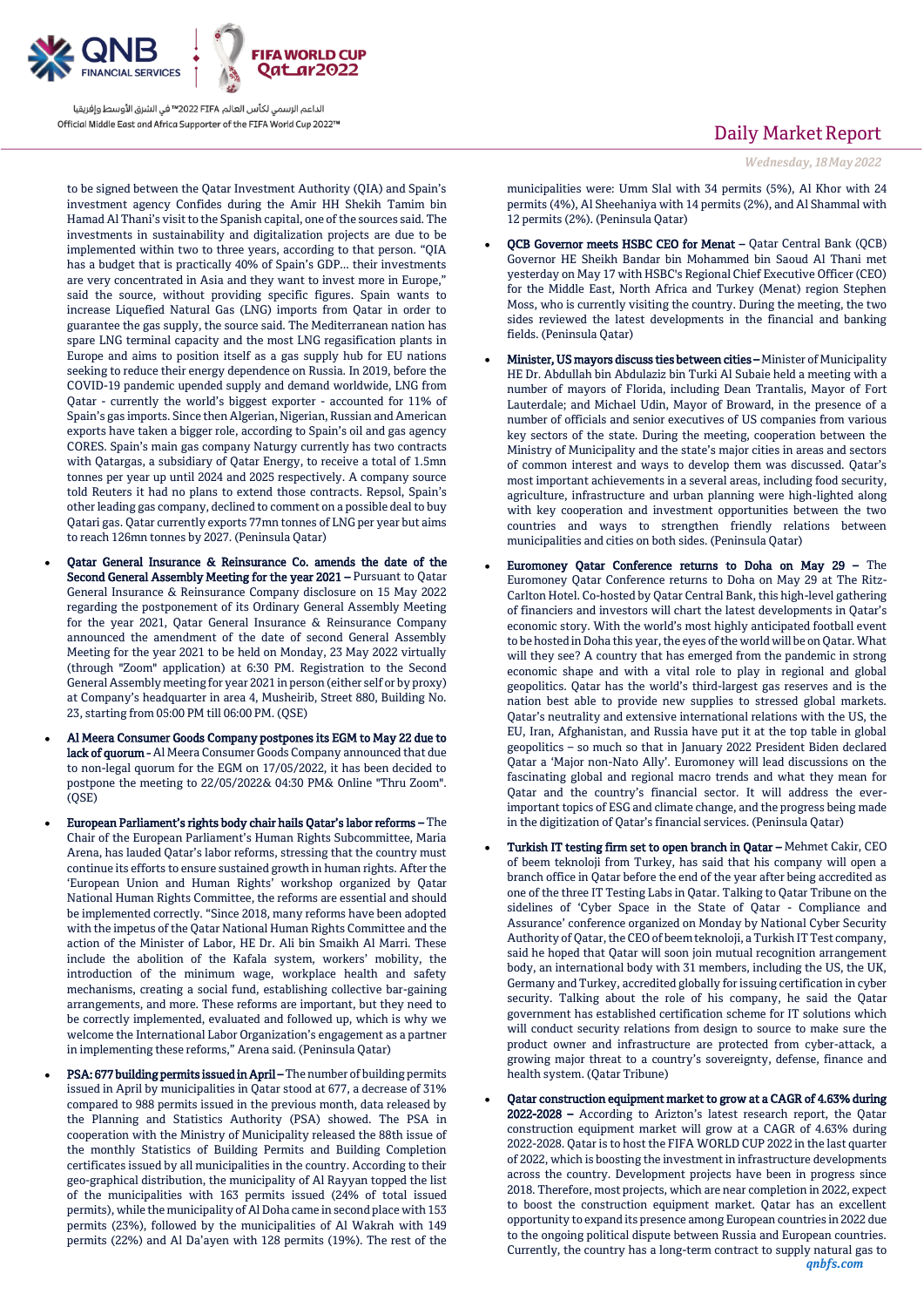

Asian countries. However, the prevailing political situation expects to increase the gas export to European countries in short term. Hence, the growth in the oil & gas industry of Qatar will support the demand for construction equipment such as cranes and other construction equipment. (Bloomberg)

 Expert: Qatar has strengthened its AML/CFT and sanctions compliance – The International Chamber of Commerce Qatar (ICC Qatar) in collaboration with Refinitiv Protiviti and FinScan held a webinar on 'Spotlight on the latest risk and financial crime trends'. The webinar was comprised of keynote presentations from Nipun Srivastava, Managing Director and Middle East Leader of Financial Crime and Regulatory Advisory Practice at Protiviti, Marina Agathangelou, Customer Success Manager- EMNAQ Customer & Third-Party Risk Solutions at Refinitiv, and Ibrahim Doubli, Regional Director, Middle East & Africa at FinScan Compliance & Data Quality Solutions. The webinar highlighted the recent Financial Action Task Force (FATF) Mutual Evaluations assessments of the Gulf Cooperation Council (GCC); the sanctions and the latest financial crime trends following the recent events in Eastern Europe, and how data quality issues with advanced matching technology can make company risk and compliance initiatives more robust and effective. The virtual event was attended by participants from several law firms, auditing firms, banks, and insurance companies. Addressing the participants, Srivastava said: "Qatar has implemented several actions to strengthen its AML/CFT and Sanctions Compliance framework across financial and non-financial sectors. However, as the experience from other GCC countries such as Saudi Arabia and UAE shows, the Mutual Evaluation is only the beginning of next phase of work required to prepare the country to fight current and emerging financial crime risks. With the availability of multiple public and private sources of data and Automation/Machine Learning based platforms to help process and make sense of information, Qatar organizations are expected to spend their resources efficiently in preventing or investigating financial crime. (Peninsula Qatar)

### *International*

- Fed's Powell vows to raise rates as high as needed to kill inflation surge Federal Reserve Chair Jerome Powell on Tuesday pledged that the US central bank would ratchet interest rates as high as needed to kill a surge in inflation that he said threatened the foundation of the economy. "What we need to see is inflation coming down in a clear and convincing way and we're going to keep pushing until we see that," Powell said at a Wall Street Journal event. "If we don't see that, we will have to consider moving more aggressively" to tighten financial conditions. "Achieving price stability, restoring price stability, is an unconditional need. Something we have to do because really the economy doesn't work for workers or for businesses or for anybody without price stability. It's the bedrock of the economy really." Acknowledging the possible "pain" that controlling inflation might cause in terms of slower economic growth or higher unemployment, Powell said there were "pathways" for the pace of price hikes to ease without a full-blown recession. But if inflation does not fall, Powell said the Fed would not flinch from raising rates until it does. "If that involves moving past broadly understood levels of 'neutral' we won't hesitate to do that," Powell said, referring to the rate at which economic activity is neither stimulated nor constrained. "We will go until we feel we are at a place where we can say 'yes, financial conditions are at an appropriate place, we see inflation coming down.'" His remarks solidified expectations in rate futures markets that the Fed's target rate would reach at least 2.75% to 3.00% by the end of this year and perhaps more, steadily rising from the current range between 0.75% and 1%. CME Group's FedWatch tool on Tuesday showed a greater than one-in-four prospect for the policy rate to end the year at between 3.00% and 3.25%. (Reuters)
- Strong US retail sales, manufacturing output boost economic outlook US retail sales rose strongly in April as consumers bought more motor vehicles amid an improvement in supply and increased spending at restaurants, providing a powerful boost to the economy at the start of the second quarter. The broad rise in retail sales reported by the Commerce Department on Tuesday suggested demand was holding strong despite headwinds from high inflation, souring consumer sentiment and rising interest rates. It assuaged fears of an imminent recession. The economy's underlying strength was underscored by other data showing production

# Daily Market Report

### *Wednesday, 18May 2022*

at factories accelerated in April. Retail sales rose 0.9% last month. Data for March was revised higher to show sales advancing 1.4% instead of 0.5% as previously reported. April's increase in retail sales, which reflected both strong demand and higher prices, was in line with economists' expectations. Sales rose 8.2% on a year-on-year basis. The increase in retail sales was led by receipts at auto dealerships, which rebounded 2.2% after falling 1.6% in March. That offset a 2.7% decline in sales at gasoline stations. Prices at the pump retreated from record highs in April. They have, however, since surged to an average all-time high of \$4.523 per gallon as of Tuesday, according to AAA. Excluding gasoline, retail sales rose 1.3%. Receipts at bars and restaurants, the only services category in the retail sales report, increased 2.0%. Clothing store sales gained 0.8% as many workers return to offices. Online store sales advanced 2.1%. There were also strong gains in sales at electronics and appliance retailers as well as furniture stores. But sales at building material, garden equipment and supplies stores dipped 0.1%. Sales at sporting goods, hobby, musical instrument and bookstores fell 0.5%. (Reuters)

- US manufacturing output rises more than expected in April Production at US factories increased more than expected in April amid continued strong demand for motor vehicles and other goods, which should help to underpin manufacturing activity. Manufacturing output increased 0.8% last month after a similar gain in March, the Federal Reserve said on Tuesday. Economists polled by Reuters had forecast factory production would gain 0.4%. Output jumped 5.8% compared to April 2021. But manufacturing, which accounts for 12% of the economy, faces challenges from renewed supply chain bottlenecks because of Russia's invasion of Ukraine and China's zero-tolerance COVID-19 policy. The Institute for Supply Management's index of national factory activity hit more than a 1-1/2-year low in April. A survey from the New York Fed on Monday showed factory activity in New York state fell in May for the third time this year. The dollar, which has gained at least 2.7% against the currencies of the United States' main trade partners since the Fed started raising interest rates in March, could also hurt demand for exports and undercut manufacturing. Production at auto plants increased 3.9% last month after accelerating 8.3% in March. Most durable goods industries posted gains, with only non-metallic mineral products, electrical equipment, appliances and components, and furniture and related products recording losses. April's rise in manufacturing output combined with a 1.6% increase in mining to lift industrial production 1.1%. That followed a 0.9% advance in March. Production at mines is being boosted by higher crude oil prices, which have driven the cost of gasoline to record highs. Utilities production rebounded 2.4% after dipping 0.3% in March. Capacity utilization for the manufacturing sector, a measure of how fully firms are using their resources, increased 0.6 percentage point to 79.2% in April - the highest level since April 2007. It is 1.1 percentage points above its long-run average. Overall capacity use for the industrial sector climbed to 79.0% last month from 78.2% in March. It is 0.5 percentage points below its 1972-2021 average. (Reuters)
- UK unemployment hits 48-year low, pushing up pay Britain's jobless rate hit a 48-year low in the first three months of 2022 and employers paid bigger bonuses to keep or attract staff, according to data that added to bets by investors on further Bank of England interest rate hikes. Core earnings for most workers fell by the greatest amount since 2013 when adjusted for surging inflation, the Office for National Statistics said on Tuesday. But total pay including bonuses was up 7.0% on a year earlier, far above economists' average forecast of 5.4%. The jobless rate dropped to 3.7% from 3.8% - below forecasts in a Reuters poll for it to hold steady - and the number of people out of work was less than job vacancies on offer for the first time on record. The BoE fears that higher-than-normal pay growth could be a key channel through which the current energy-driven leap in inflation might become entrenched. Consumer price inflation was 7.0% in March and official figures due on Wednesday are expected to show it hit 9.1% in April when a 54% rise in energy tariffs took effect. The BoE expects further price rises will push the economy close to recession by the end of 2022, increasing unemployment. (Reuters)
- *qnbfs.com* Reuters poll: UK cost of living crisis to peak later this year, BoE to press on with rate rises - Britain's worst cost of living crisis in three decades won't peak until the tail end of this year but the Bank of England will be more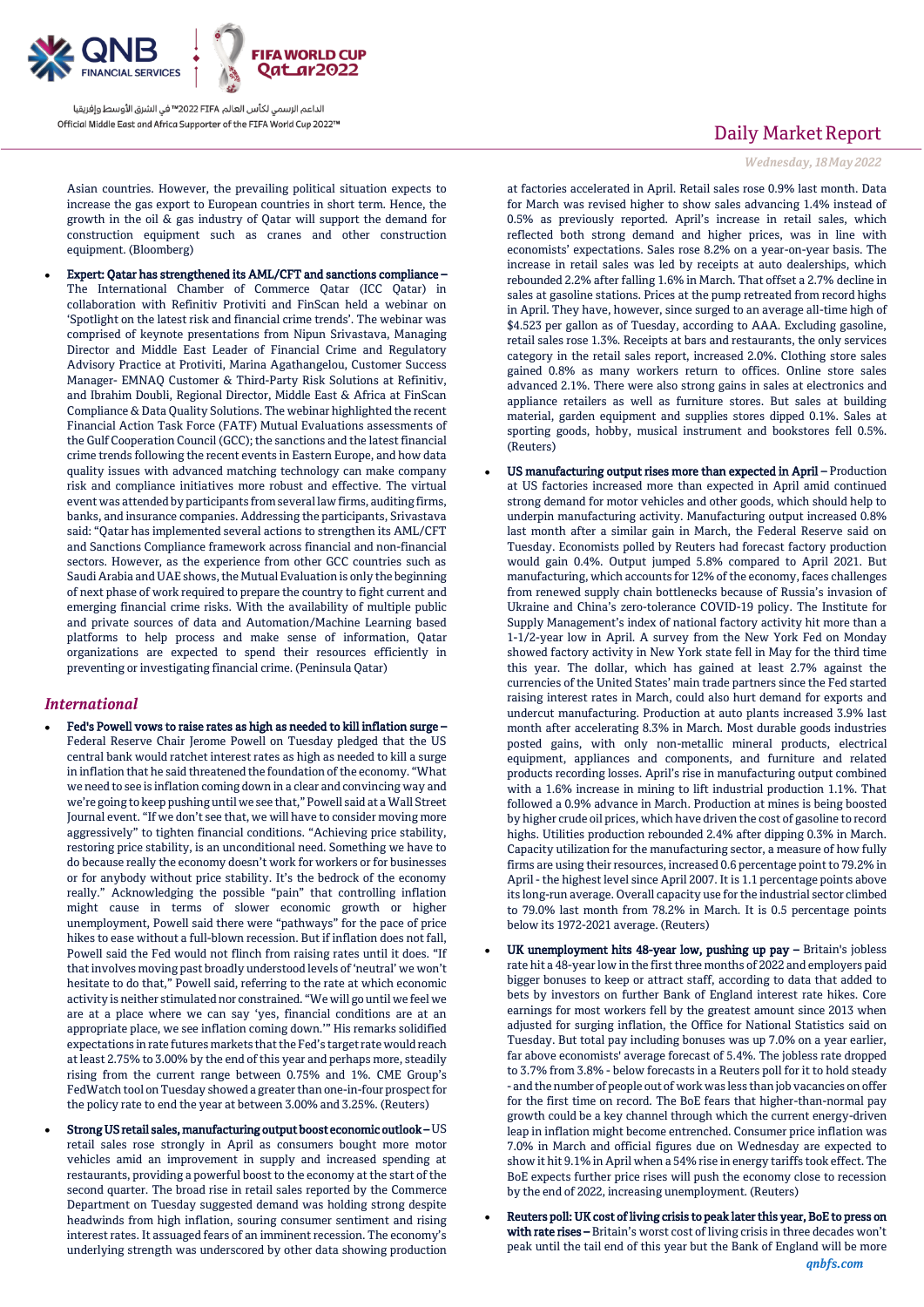

aggressive in raising interest rates than was thought as it battles soaring inflation, a Reuters poll found. Official data due later on Wednesday is expected to show inflation reached a 40-year high of 9.1% last month more than four times the BoE's 2% target. Participants in the poll saw little let up with inflation averaging 8.3% next quarter from 8.7 in the current one, an increase from the 7.9% and 8.4% in April's survey. Bank Governor Andrew Bailey said on Monday the current surge in inflation was the central bank's biggest challenge since it gained independence in 1997 and rising food prices were a major worry. Earlier this month the Bank said inflation could be more than 10% later this year. Fuel bills jumped 54% in April and the BoE now sees a further 40% increase in October. In December the BoE became the first major central bank to raise borrowing costs and has lifted Bank Rate in regular moves from its record low of 0.10% to 1.00%. Medians in the poll showed it rising again to 1.25% in June and to 1.50% next quarter before a pause ahead of an increase to 1.75% in the second quarter of 2023. In an April poll it wasn't expected to reach 1.25% until next quarter and 1.50% until early 2023. While a little more than two-thirds of respondents had a 1.25% forecast for end-Q2 they were more divided over where the Bank Rate would be by end-December. Fifteen saw it below 1.50%, 22 saw it at that level while 19 expected it to be higher - with the top forecasts at 2.25%. (Reuters)

- Eurozone Q1 GDP growth rate revised upward to end-2021 pace Eurozone economic growth was stronger than previously expected in the first quarter, revised data showed on Tuesday, and employment rose too, showing the Eurozone expanded at the solid pace seen of the end of 2021 despite the war in Ukraine. The European Union's statistics office Eurostat said the gross domestic product (GDP) of the 19 countries sharing the euro rose 0.3% quarter-on-quarter in the January-March period for a 5.1% year-on-year growth. Eurostat had earlier estimated the growth rate at 0.2 quarter-on-quarter and 5.0% year-on-year. The data shows that the euro zone expanded at the same quarterly pace in the first three months of 2022 as in the last three of 2021, despite the Russian invasion of Ukraine on Feb 24, which disrupted supply chains, hit confidence and strongly increased energy prices. Employment growth was 0.5% quarter on quarter and 2.6% year-on-year in the first quarter, Eurostat said, accelerating from 0.4% quarterly and 2.1% annual growth rates in the previous three months. (Reuters)
- Analysis: China faces uphill battle to repeat 2020 miracle as exports falter – China's slowing economy will struggle to stage the kind of stunning recovery it achieved from the early depths of the pandemic two years ago, as its formidable export machine teeters and options to revive investment and consumption dwindle. Analysts and policy insiders say that means China's leaders may have to quietly accept economic growth of about 5% for this year, below Beijing's current target of "around" 5.5%, and prospects of a slower "U-shaped" recovery, rather than a rapid "V-shaped" one. "China's economic and COVID cycles are different to that in other countries. Back (in 2020), China effectively controlled the COVID outbreak and achieved a rapid recovery in production and reaped benefits," said a policy source who spoke on condition of anonymity. "This time around, the outside world chooses to lie flat, and we see more negative impact on China as they tighten policies that will hit external demand, putting pressure on China's foreign trade." The broad-based slowdown has stoked worries of further job losses, with China's nationwide survey-based jobless rate rising to 6.1% in April, the highest since February 2020 and well above the government's 2022 target of below 5.5%. Export growth dipped to 3.9% in April, the weakest in almost two years, as COVID-19 curbs shut factories. Many private-sector economists expect China's economy to shrink in the second quarter from a year earlier, versus the first quarter's 4.8% growth. (Reuters)
- Japan's GDP shrinks as surging costs raise spectre of deeper downturn Japan's economy shrank for the first time in two quarters in the January-March period as COVID-19 curbs hit the service sector and surging commodity prices created new pressures, raising concerns about a protracted downturn. The decline presents a challenge for Prime Minister Fumio Kishida's drive to achieve growth and wealth distribution under his "new capitalism" agenda, stoking fears of stagflation - a mix of tepid growth and rising inflation. The world's No. 3 economy fell at an annualized rate of 1.0% in January-March from the previous quarter, gross domestic product (GDP) figures showed, slower than a 1.8% contraction

# Daily Market Report

### *Wednesday, 18May 2022*

expected by economists. That translated into a quarterly drop of 0.2%, the Cabinet Office data showed, versus market forecasts for a 0.4% drop. Private consumption, which makes up more than half of the economy, was little changed, the data showed, better than a 0.5% fall expected by economists but below the upwardly revised 2.5% growth seen in the December quarter. Japan's export-reliant economy got little help from external demand, with net exports knocking 0.4 percentage point off GDP growth, a tad larger than the negative contribution of 0.3 percentage point seen by economists. The weak yen and surging global commodity prices helped imports of goods and services including cell phone and medicine grow 3.4%, overwhelming export growth of 1.1%. Capital spending rose 0.5% versus an expected 0.7% increase and following a 0.4% rise in the previous quarter, driven by general-purpose machinery and research and development payments. That helped domestic demand contribute 0.2 of a percentage point to GDP growth. For the whole of fiscal 2021 to March, the economy grew 2.1%, posting the first gain in three years. (Reuters)

 Bank of Japan deputy vows to maintain monetary stimulus despite price pressures – The Bank of Japan must maintain current monetary stimulus to create sustainable increases in prices, corporate profits, jobs and wages, its deputy governor said on Tuesday, dismissing speculation about an early exit from accommodative settings. With inflation in Japan far below levels in the United States and elsewhere, the BOJ is lagging well behind other major central banks in dialing back crisis-mode stimulus. However, surging global commodity prices and the weakening yen have boosted the cost-push inflation, raising speculation among investors that the BOJ may shift away from its current stimulus policy. Masayoshi Amamiya shrugged off the chance of early exit from stimulus policy. "What's important is to continue our powerful monetary easing to firmly support economic activity of companies and households," Amamiya told lawmakers. If monetary stimulus is reduced now, that would cause downward pressure on the economy, making 2% inflation even more of a distant target, Amamiya added. Amamiya and finance minister Shunichi Suzuki, both appearing in the same parliament session, warned against the yen's rapid weakening, calling recent excess volatility in the foreign exchange market "undesirable". Suzuki said he was communicating with US and other currency authorities to respond to currency moves as appropriate, following the Group of Seven (G7) advanced nations' agreement on currencies. That agreement calls for market-determined exchange rates and the need to consult with G7 members on action in the currency market while acknowledging the adverse effects excess volatility and disorderly movements can have on economy. The Ministry of Finance, which is responsible for currency policy, holds foreign reserves worth \$1.35tn that it can use when needed for currency intervention through the BOJ, Suzuki said, without elaborating. (Reuters)

### *Regional*

 GlobalData revises economic growth projections for GCC nations upwards to 4.4% in 2022 – The sharp rise in the prices of oil and gas since the beginning of the Russia-Ukraine conflict in late February 2022 has been a boon to the Gulf Cooperation Council (GCC) nations. Against this backdrop, GlobalData has revised its 2022 economic growth projections for GCC nations upwards to 4.4% in 2022 from its earlier projection of 4.2% in January 2022. Lifting of COVID-19 restrictions, higher vaccination rates and increased mobility are expected to keep the global demand for oil and gas buoyed in H1 2022. Meanwhile, the prices of crude oil and natural gas rose sharply since the beginning months of 2022, rising by 52.3% and 107.3%, respectively, on an annual basis, as of 2 May 2022. Robust demand along with a sharp rise in the hydrocarbon prices is expected to aid the economic growth of the GCC nations in 2022. Arnab Nath, Economic Research Analyst at GlobalData, said: "The GCC nations are projected to grow at their fastest pace in years on higher hydrocarbon prices. Among the six GCC nations, Saudi Arabia is projected to be the fastest growing with real GDP forecast at 5.1% in 2022, followed by Qatar (4.1%), Kuwait (4%), the UAE (4%), Bahrain (2.7%) and Oman (2.7%). The bullish sentiment for the six wealthy oil exporters is expected to sustain through the rest of 2022 with the GCC nations accounting for a quarter of the world exports of mineral fuels and mineral oils." (Bloomberg)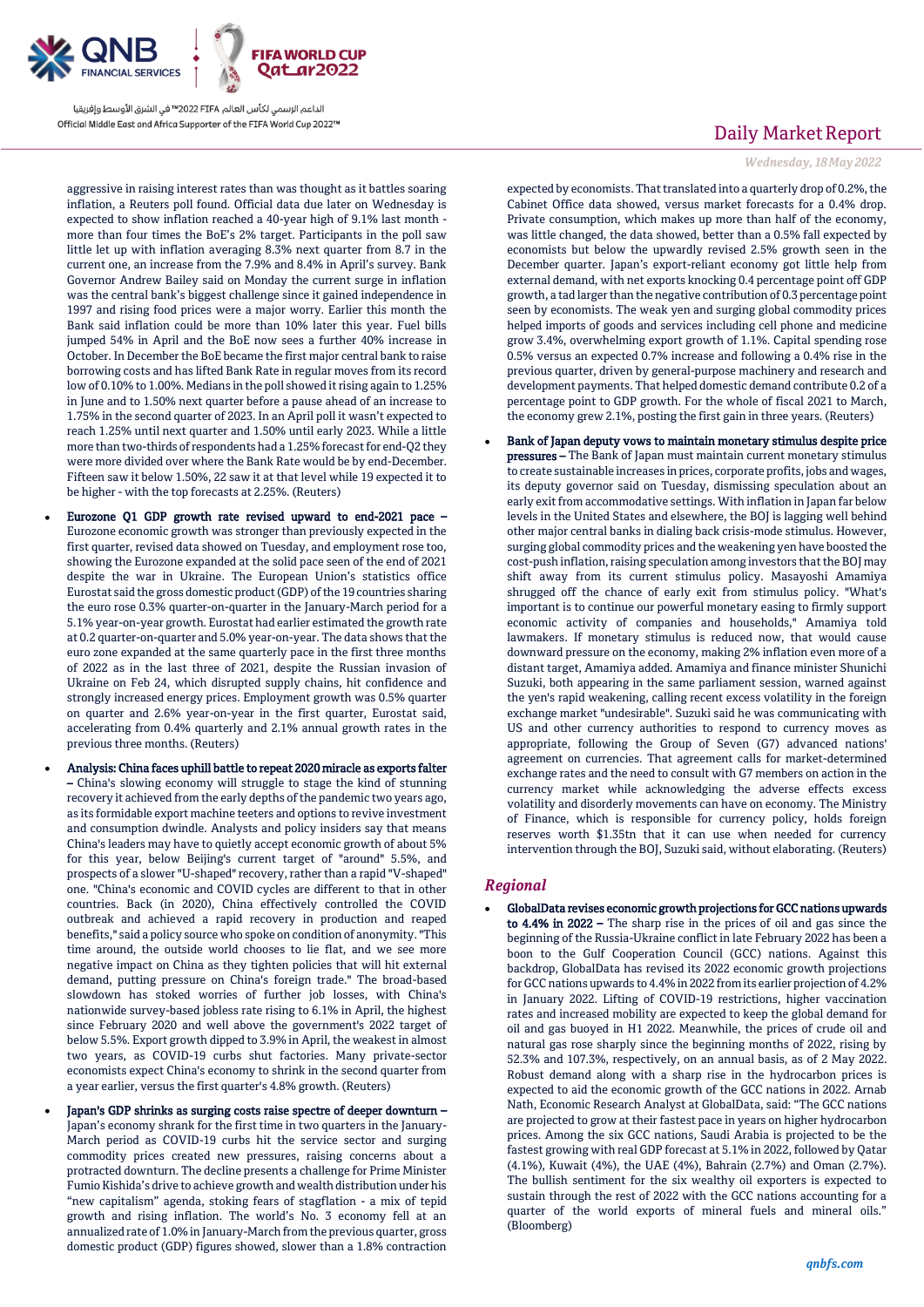

- GCC banks' exposure to cyber risk is manageable Banks in the Gulf Cooperation Council (GCC) are managing their exposure to cyber risk effectively, including through investment in digital security, S&P Global Ratings has said in a report published on Tuesday. S&P Global Ratings believes GCC banks' exposure to cyber risk is manageable, assuming they continue to invest in cyber security and proactively manage risk, taking into consideration the evolving nature of threats. We note that GCC banks have reported only a handful of digital breaches and cyberattacks over the past decade. While some might have gone unreported, it is likely these were minor incidents given the absence of significant losses in financial reports and the banks' relatively low operational risk capital charges. Despite minor incidents of cyberattacks, the report said, "Yet the management of cyber risk has taken on greater importance as the region's banks moved activities to online platforms during the pandemic. That shift has been conducted with minimal disruption, thanks to years of investment in infrastructure and systems. At the same time the banks' strong profitability, capitalization, and liquidity provide a financial buffer against potential incidents." "Our view of manageable cyber risk for GCC banks is supported by data from cyber security specialist Guidewire," it said. Guidewire, a cyber security specialist, estimates that the region's top 19 banks for which data was available would suffer an average 7.5% fall in net income and a 0.6% decline in equity, based on figures from the end of 2021, under a high-severity cyber incident; at the same time, the banks' average operational risk capital charge was 3.6% of total equity. "We believe the data suggests that GCC banks appear to have sufficient operational risk capital to cover losses related to cyber risk. The risk of cyberattacks appears even higher for banks with greater geographic diversification, particularly those with operations in regions more prone to cyber-attacks than the GCC and banks with extensive retail operations, which have proven more likely to attract the interest of hackers," it said. (Qatar Tribune)
- Saudi Aramco weighs IPO of trading unit amid oil boom Saudi Aramco is considering an initial public offering of its trading arm amid a boom in oil prices in what could be one of the world's biggest listings this year, according to people with knowledge of the matter. The state-controlled oil major is working with banks including Goldman Sachs Group Inc, JPMorgan Chase & Co and Morgan Stanley as it studies a potential listing of Aramco Trading Co, the people said, asking not to be identified as the information isn't public. The trading unit could fetch a valuation of tens of billions of dollars, the people said, with two of them saying it could be potentially worth more than \$30bn. Aramco, which recently became the world's most valuable company, could sell a 30% stake in the division, two of the people said, which would make it one of the world's biggest IPOs this year. South Korea's LG Energy Solution raised about \$10.8bn in January. Other major oil producers have mostly kept their trading units under wraps, wary of revealing the secrets of a major source of profit. Aramco is still debating the merits of the potential listing, and there's no certainty it will proceed. (Gulf Times)
- Foreign direct investment in Saudi Arabia to jump 20 times by 2030 Foreign direct investment in Saudi Arabia will increase 20 times by 2030 compared to current levels, according to Minister of Investment Khalid Al-Falih. Speaking on the sidelines of the Saudi-Thai Investment Forum in Riyadh organized by the Ministry of Investment, Al-Falih said investment opportunities for the private sector in the Kingdom will exceed about SR3.2tn by the end of the decade. Saudi Arabia has worked to develop the business environment under the shadow of the Kingdom's Vision 2030 through huge reforms, Al-Falih said, noting that the reform measures have exceeded 500 in number. Al-Falih said the reforms that were implemented included the enactment of regulations and legislation in line with international best practices. The National Investment Strategy (NIS) will increase the investment volumes by three times more till 2030, he said. Al-Falih stressed that by 2030, the Kingdom seeks to become one of the 15 largest economies in the world. During the Saudi-Thai Investment Forum, seven memoranda of understanding (MoU) were signed between the two countries, through which the two kingdoms seek to enhance bilateral trade and investment. The forum comes within the efforts to develop relations and opportunities between Saudi Arabia and Thailand in all fields, including petrochemicals, oil, gas, tourism,

# Daily Market Report

*Wednesday, 18May 2022*

hospitality and many others. The forum has witnessed the participation of a large presence of Saudi and Thai investors and companies. (Zawya)

- Saudi-Thai investment forum promotes joint investment and trade ties The Ministry of Investment in Riyadh organized the Saudi-Thai Investment Forum, with the participation of the Minister of Investment, Eng. Khalid bin Abdulaziz Al-Falih, the Thai Deputy Prime Minister and Foreign Minister Don Pramudwinai, Prince Faisal bin Farhan bin Abdullah, Minister of Foreign Affairs and Minister of Industry Bandar Al-Khorayef, as well as a wide range of representatives of government agencies, the Federation of Saudi Chambers, and representatives of the private sector and companies from the two countries. The Minister of Investment said the forum comes as an extension of relations after the meeting of HRH Prince Mohammed bin Salman bin Abdulaziz, Crown Prince, Deputy Prime Minister, and Minister of Defense, with the Thai Prime Minister, General Prayut Chanocha, earlier this year, adding that the Saudi-Thai Investment Forum aims to advance economic relations between the two sides to broader horizons, as the two countries enjoy vast investment and trade opportunities, and great human and natural resources. He called on investors and leading Thai companies to visit the Kingdom and get acquainted with investment opportunities in all sectors, as the Kingdom has a competitive and attractive investment environment that provides opportunities with rewarding returns for investors, highlighting that the Kingdom of Saudi Arabia, in light of the Kingdom's Vision 2030, has developed the business environment by implementing a large package of reforms that exceeded 500 reforms, including the enactment of regulations and legislation per international best practices. The work of the forum witnessed the signing of seven memoranda of understanding between the two sides, including four MoUs between the Ministry of Investment and the Thai side, in addition to a MoU by the Diriyah Gate Development Authority and another MoU by the Federation of Saudi Chambers, in addition to signing a MoU by a private sector company with the Thai side to enhance trade and investment between the Kingdom and Thailand, through cooperation and investment in petrochemicals, oil and gas, tourism, and hospitality, which reflects efforts to strengthen partnership and cooperation between the two countries. (Zawya)
- DXB is on track to sustain ranking as world's busiest international airport – Dubai Airport, the world's busiest international airport, is right on track to sustain its number one position as it registered its busiest first quarter in 2022 since 2020.Jamal Al Hai, the deputy CEO of Dubai Airports, said Dubai Airport's remarkable performance by recording 29.1mn passengers in 2021 is the result of the successful handling of the pandemic crisis. "What you see in Dubai today is the outcome of a flawless response to the pandemic achieved through a balance between protecting the health and wellbeing of the people while minimizing the impact on business and economy," he said. (Zawya)
- Dubai home sales surged 55.9% in April Dubai's real estate continued to attract investors and end-users as home sales surged on rising demand in April despite a steady rise in prices, the latest data shows. Home sales recorded year-on-year growth of 55.9% last month as the demand for villas and apartments remained intact. However, home sales transactions registered a 17.4% decline month-on-month basis. "The month-on-month performance saw cash and mortgage sales of ready properties decline 13% and off-plan Oqood (contract) registrations down 23.3%," according to the ValuStrat Price Index (VPI). In another development, Property Finder's proprietary demand data showed that the emirate recorded 6,983 real estate sales transactions worth Dh18.2bn in April, the highest ever for the month since 2009. Secondary market sales transactions, comprising 60% of the total, constituted 4,212 transactions worth Dh12.86bn, while off-plan properties, comprising the remaining 40%, constituted 2,771 properties worth a total of Dh5.33bn. The real estate witnessed 45.48% more transactions this April this year compared to the same month last year, resulting in a 66.62% spike in value. This is broken down into a 46.2% increase in the secondary volume and a 63.86% increase in value, as well as a 44% increase in off-plan sales transactions and a 73.68% increase in value, according to Property Finder's data. (Zawya)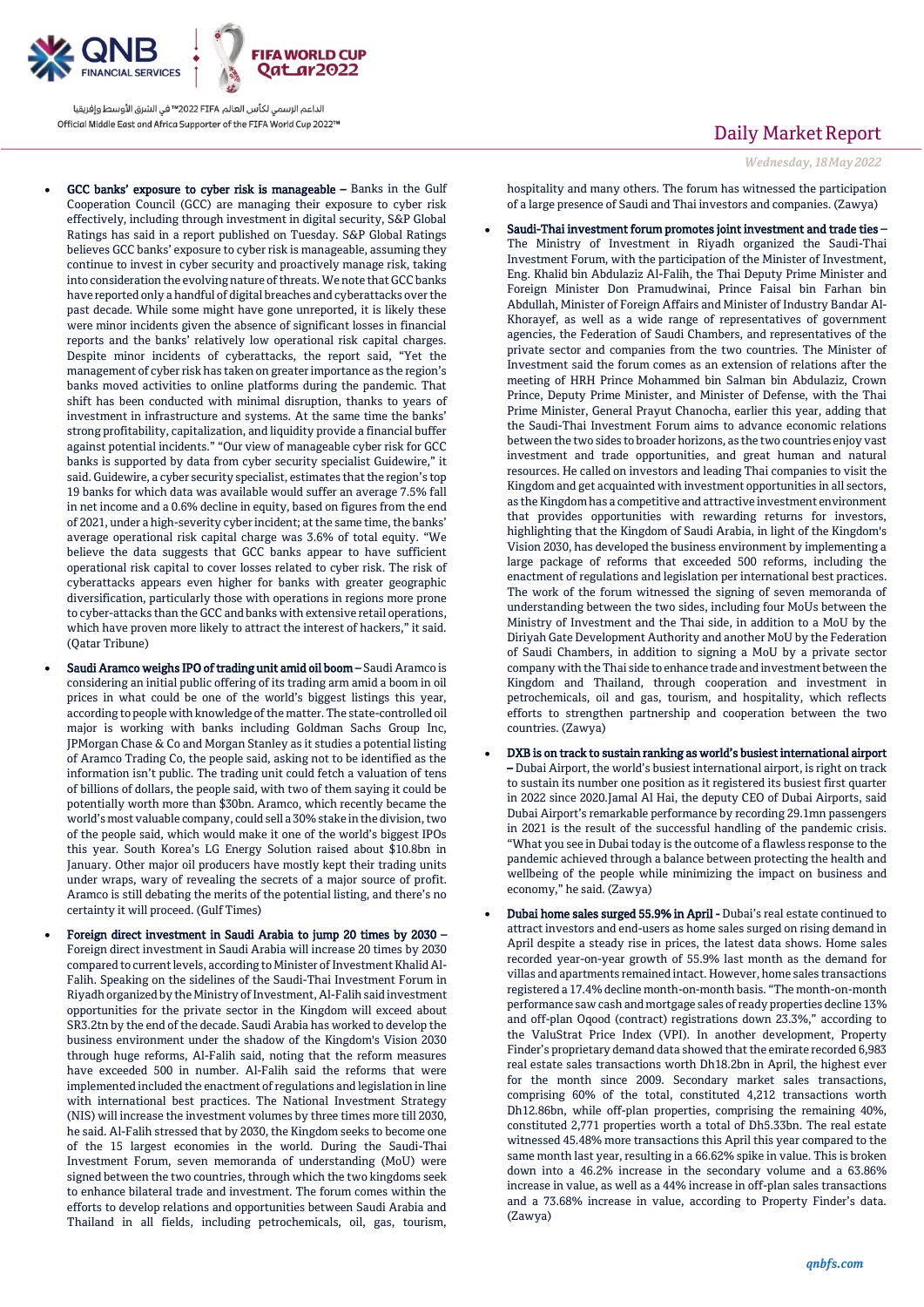

- Dubai's Dnata invests \$17mn to boost Erbil operations Dubai-based Dnata, the airlines services arm of Emirates airlines, has made an investment of more than \$17mn in Erbil, Iraq, as part of strengthening its operations in the country. It has invested \$3.5mn in setting up a new state-of-the-art refrigerated freight chain and bus maintenance facility for its modern fleets at Erbil International Airport. It also announced an investment of \$14mn to add a 16,000 square meter cargo warehouse to its infrastructure in Iraq. The three new Dnata facilities will create nearly 100 local jobs, Dubai Media Office said in a statement. Dnata provides ground handling, freight, catering and retail services at more than 120 airports in 19 countries. (Zawya)
- Abu Dhabi crown prince: UAE keen on energy security, global markets balance - Abu Dhabi's Crown Prince spoke with Azerbaijan's president about the global energy market in light of the Ukraine crisis, and stressed that the UAE is keen on energy security globally and the stability and balance of energy markets, Emirates News Agency reported on Tuesday. Sheikh Mohammed bin Zayed Al-Nahyan also discussed with Azerbaijan's president, Ilham Aliyev, bilateral relations, especially in fields of economy, trade, energy, in addition to a number of regional and international issues of common concern. The Abu Dhabi crown prince also spoke with Japan's prime minister Fumio Kishida on Tuesday about the Ukraine crisis and also assured him that the UAE is keen to maintain energy security and keep global markets stable. Sheikh Mohammed's comments come a day after he visited Egypt's Red Sea resort of Sharm El-Sheikh to meet with Egypt's president Abdel Fattah El-Sisi. (Arab News)
- Bilateral trade increased by a third during pandemic Bilateral trade between Germany and Bahrain increased by a third during the pandemic. Total trade in 2020 reached €624.6mn compared to €476.1mn the year before. Bahrain's imports from Germany in 2020 rose by a third to the value of €499.7mn, while Bahraini exports to Germany reached €124.9mn. "Even without a trade agreement between the EU and the GCC, the EU is Bahrain's second most important trade partner and, among the EU member states, Germany is Bahrain's most important trade partner," highlighted German Ambassador Kai Boeckmann. "It is almost surprising that despite Covid-19, our bilateral trade is on the rise and this goes in both directions. "Bahraini exports to Germany and import from Germany both have risen by about a third, and this shows that the industry on both sides is making good use of the opportunities." Imports strongly feature cars, aircraft, technology and hi-tech medical equipment, while among the exports are aluminum and ceramics. Bahrain is home to approximately 500 German citizens who, according to Mr Boeckmann, are the 'best ambassadors' to represent his country's rich and varied communities. (Zawya)
- Citi launches Bahrain tech hub to develop its digital platforms Citi launched a global technology hub at its Bahrain offices, the first of its kind in the region and with the aim of employing 1,000 coders over the next decade. The hub, based at Citi's Bahrain premises, was set up in partnership with Tamkeen, a government-funded labor fund, and Bahrain's Economic Development Board (EDB), which are also investing, a Citi executive said. Under the plan, Citi will hire at least 100 people in coding-related roles each year over the next 10 years. The new hires will initially work on two of the bank's main platforms, Citi Velocity and Citi FX Policy, said Ala'a Saeed, Citi FX's global head of electronic platforms and distribution. "Selecting our two flagship systems to develop out of here in Bahrain is a huge endorsement of the talent and the caliber of people that we've found here," he said. Tamkeen will subsidize a portion of the salaries and cover training costs locally and abroad, said Tamkeen Chief Executive Hussain Mohammed Rajab, without disclosing figures. Bahrain, where Citi has operated for 50 years, has sought to market itself as a financial technology hub for the Middle East and North Africa in a bid to revive its reputation as a regional banking and business center. The heavily indebted state, which does not have the oil or gas resources of its Gulf neighbors, received a \$10bn bailout in 2018 from some of its Gulf allies to avoid a credit crunch. (Arab News)
- Kuwait reopens three ports after weather improves Kuwait reopened on Tuesday three ports after they were closed due to bad weather, state news agency KUNA reported. Kuwait Ports Authority had suspended on

Daily Market Report

*Wednesday, 18May 2022*

Monday all maritime operations at its three ports, Shuwaikh, Shuaiba and Doha. (Reuters)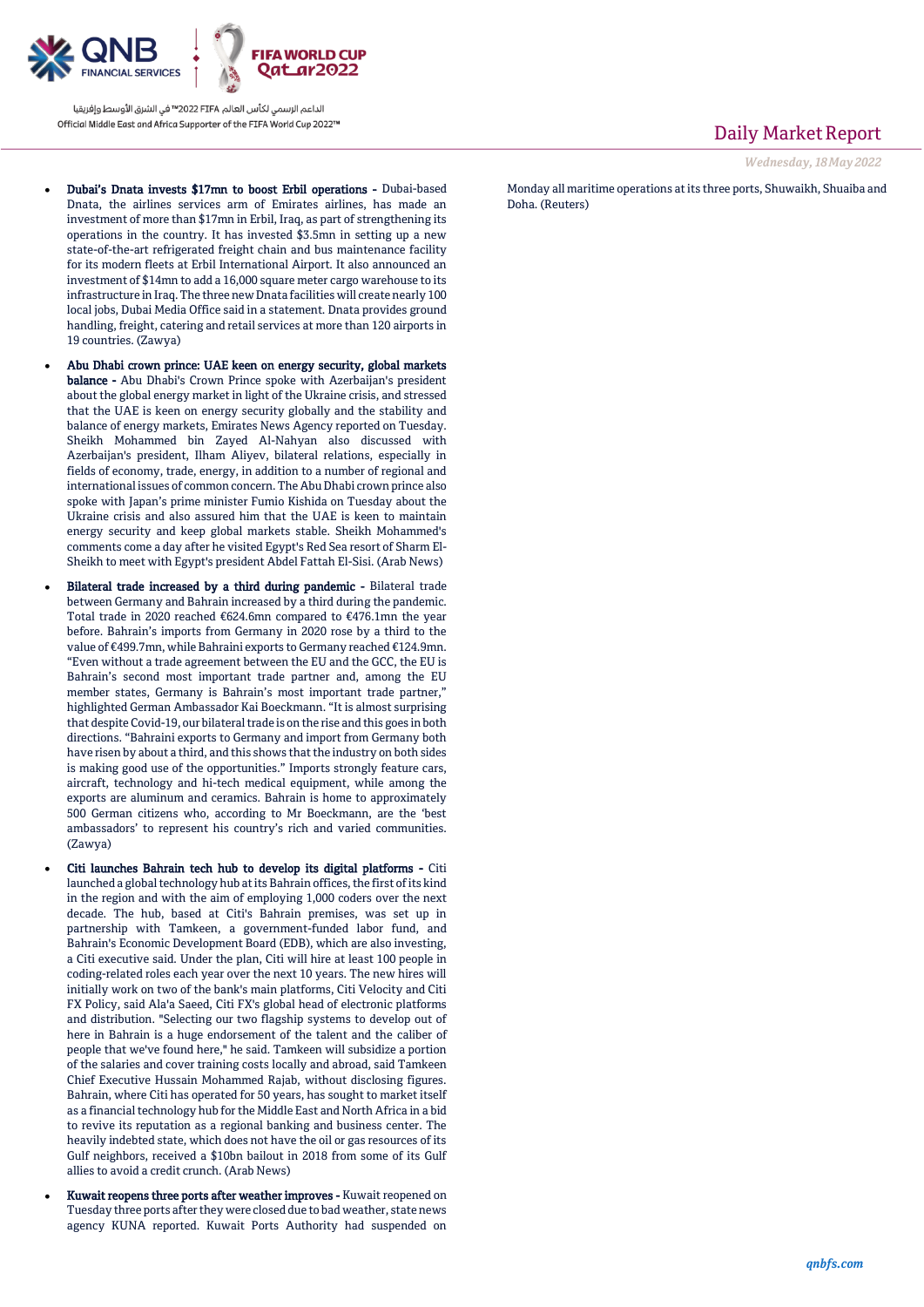

# Daily Market Report

*Wednesday, 18May 2022*

# *Rebased Performance*



#### *Source: Bloomberg*  $(1.7%)$ 1.4% 1.2% (0.2%) 0.2% 3.1% 1.5% (3.0%) 0.0% 3.0% 6.0% Saudi Arabia Qatar Kuwait Bahrain Oman Abu Dhabi Dubai

| <b>Asset/Currency Performance</b>         | Close ( \$) | 1D%   | WTD%  | YTD%   |
|-------------------------------------------|-------------|-------|-------|--------|
| Gold/Ounce                                | 1,815.16    | (0.5) | 0.2   | (0.8)  |
| Silver/Ounce                              | 21.63       | 0.1   | 2.5   | (7.2)  |
| Crude Oil (Brent)/Barrel (FM Future)      | 111.93      | (2.0) | 0.3   | 43.9   |
| Crude Oil (WTI)/Barrel (FM Future)        | 112.40      | (1.6) | 1.7   | 49.4   |
| Natural Gas (Henry Hub)/MMBtu             | 8.26        | 3.4   | 6.2   | 125.7  |
| LPG Propane (Arab Gulf)/Ton               | 122.75      | (1.4) | (1.2) | 9.4    |
| LPG Butane (Arab Gulf)/Ton                | 121.50      | (2.5) | (3.1) | (12.7) |
| Euro                                      | 1.06        | 1.1   | 1.3   | (7.2)  |
| Yen                                       | 129.38      | 0.2   | 0.1   | 12.4   |
| GBP                                       | 1.25        | 1.4   | 1.9   | (7.7)  |
| CHF                                       | 1.01        | 0.8   | 0.8   | (8.2)  |
| AUD                                       | 0.70        | 0.8   | 1.3   | (3.2)  |
| <b>USD Index</b>                          | 103.36      | (0.8) | (1.2) | 8.0    |
| <b>RUB</b>                                | 118.69      | 0.0   | 0.0   | 58.9   |
| <b>BRL</b><br>$\sim$ $\sim$ $\sim$ $\sim$ | 0.20        | 2.4   | 2.4   | 12.8   |

### *Source: Bloomberg*

| <b>Global Indices Performance</b>                                                                | Close      | 1D%* | WTD%* | YTD%*  |
|--------------------------------------------------------------------------------------------------|------------|------|-------|--------|
| <b>MSCI World Index</b>                                                                          | 2,746.82   | 2.0  | 1.7   | (15.0) |
| DJ Industrial                                                                                    | 32,654.59  | 1.3  | 1.4   | (10.1) |
| <b>S&amp;P 500</b>                                                                               | 4,088.85   | 2.0  | 1.6   | (14.2) |
| NASDAQ 100                                                                                       | 11,984.52  | 2.8  | 1.5   | (23.4) |
| STOXX 600                                                                                        | 438.97     | 2.4  | 2.6   | (16.7) |
| <b>DAX</b>                                                                                       | 14,185.94  | 2.7  | 2.4   | (16.8) |
| <b>FTSE 100</b>                                                                                  | 7,518.35   | 2.4  | 3.4   | (6.1)  |
| <b>CAC 40</b>                                                                                    | 6,430.19   | 2.4  | 2.4   | (16.8) |
| Nikkei                                                                                           | 26,659.75  | 0.2  | 0.9   | (17.6) |
| <b>MSCI EM</b>                                                                                   | 1,030.83   | 2.3  | 2.6   | (16.3) |
| <b>SHANGHAI SE Composite</b>                                                                     | 3,093.70   | 1.4  | 1.1   | (19.8) |
| <b>HANG SENG</b>                                                                                 | 20,602.52  | 3.3  | 3.5   | (12.5) |
| <b>BSE SENSEX</b>                                                                                | 54,318.47  | 2.5  | 2.8   | (10.4) |
| Bovespa                                                                                          | 108,789.33 | 3.4  | 4.3   | 16.5   |
| <b>RTS</b><br>$\frac{1}{2}$ . The second contract of the second contract $\frac{1}{2}$<br>$\sim$ | 1,200.81   | 2.3  | 6.1   | (24.7) |

*Source: Bloomberg (\*\$ adjusted returns)*

# *Daily Index Performance*